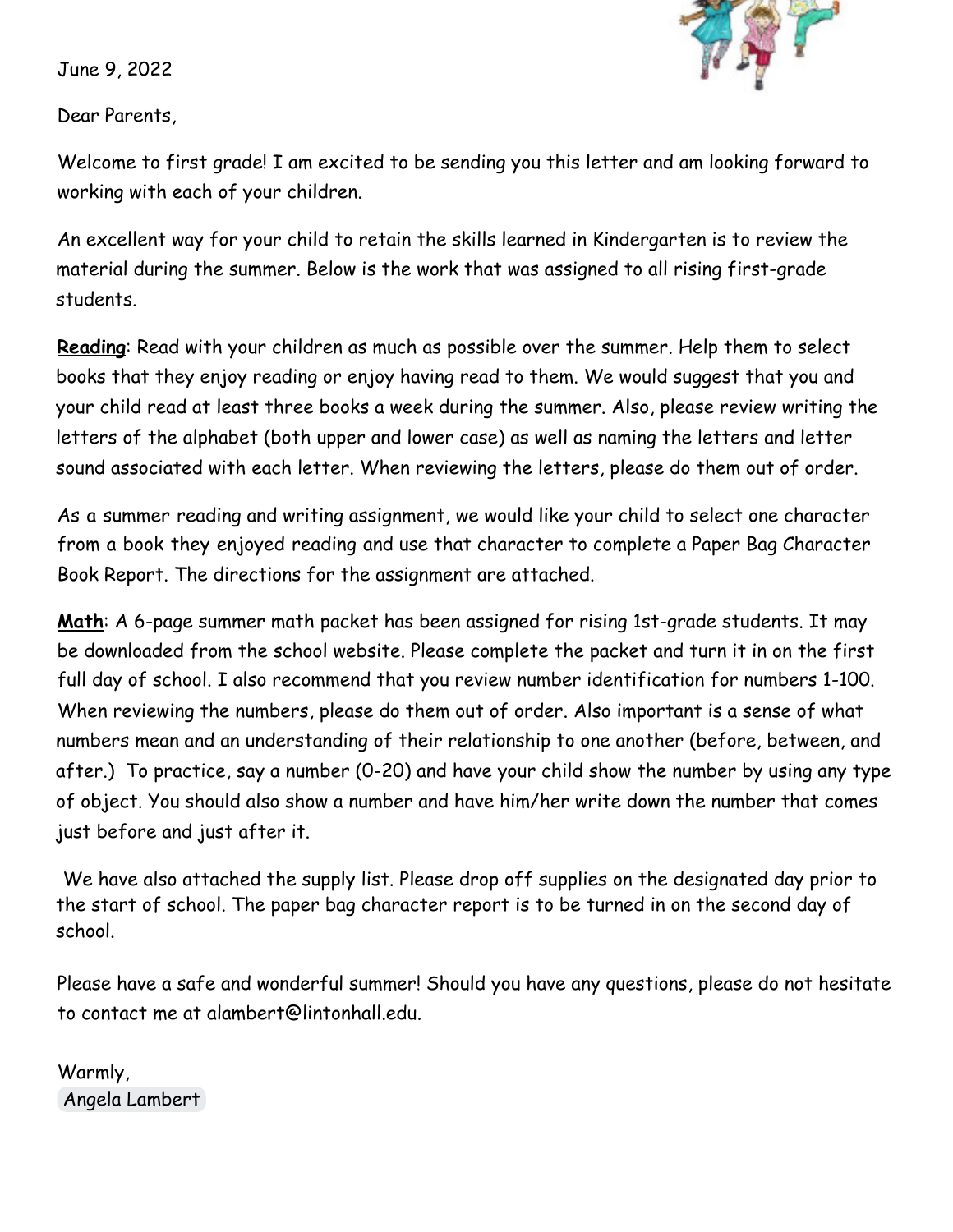

## Paper Bag Character Book Report

A "Character Puppet Book Report" is a book report that uses a puppet to represent a character from a story.

## PROJECT REQUIREMENTS

1. Help your child choose a book that is appropriate for their age and understanding.

2. After reading the story select one character and make a puppet to represent that character. The puppet body is to be made using a lunch-size paper bag (any color). The remainder of the bag may be decorated using any materials.

3. Have your child bring the book with the puppet to school so that she/he can refer to it when they talk about the puppet and the book with the class. They will explain why they selected the character as well as give a brief explanation of the story setting and plot.

4. After all presentations have been completed; puppets will be displayed in the hall just outside the classroom.

**Cut on the dotted line and glue on the front of the bag.**

\_ \_ \_ \_ \_ \_ \_ \_ \_ \_ \_ \_ \_ \_ \_ \_ \_ \_ \_ \_ \_ \_ \_ \_ \_ \_ \_ \_ \_ \_ \_ \_ \_ \_ \_

| Name: |  |  |
|-------|--|--|
|       |  |  |

Book Title: \_\_\_\_\_\_\_\_\_\_\_\_\_\_\_\_\_\_\_\_\_\_\_\_\_\_\_\_\_\_\_\_\_\_\_\_\_

Character's Name: \_\_\_\_\_\_\_\_\_\_\_\_\_\_\_\_\_\_\_\_\_\_\_\_\_\_\_\_\_\_\_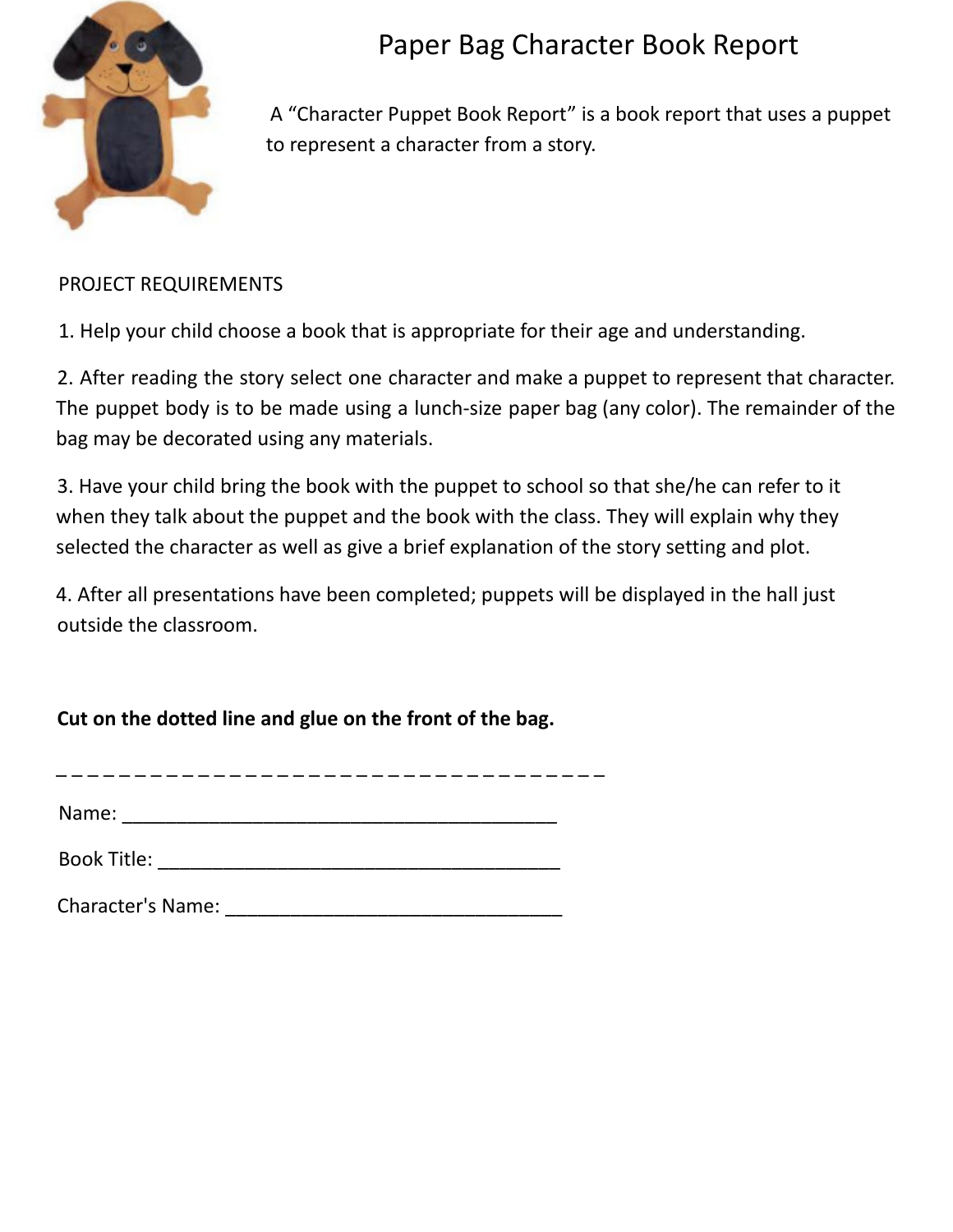| ۱.                                                | $0 + 2$<br>$0 + 3$                                 | $0\;5+2$<br>$\circ$ 5 + 3                 |
|---------------------------------------------------|----------------------------------------------------|-------------------------------------------|
| 2.                                                | $0 \t7 - 3$<br>$0 \t7 - 2$                         | $08 - 3$<br>$08 - 5$                      |
| 3.<br>$\sqrt{\frac{2}{\sqrt{2}}}\sqrt{2}$         | $\circ$ 2<br>$\overline{\mathbf{3}}$<br>$\bigcirc$ | $\circ$ 4<br>$\circ$ 8                    |
| 4.<br>222<br><i>222</i> BB<br>$+$ $ +$ $  -$<br>6 | $\circ$ 10<br>6<br>$\bigcirc$                      | $\circ$ 4<br>$\bigcirc$<br>$\blacksquare$ |

**DIRECTIONS** 1. There are 4 flowers in the vase. Eva puts 3 more flowers in the vase. Mark beside the addition that shows how many flowers there are now. **2.** Jamie has 8 counters. 3 counters are white. Mark beside the subtraction that shows how many counters are gray. **3.** There are 6 frogs at a pond. 2 hop away. How many frogs are left? Mark beside the number. **4.** There are 4 ducks at the pond. 6 ducks join them. How many ducks are there altogether? Mark beside the number.

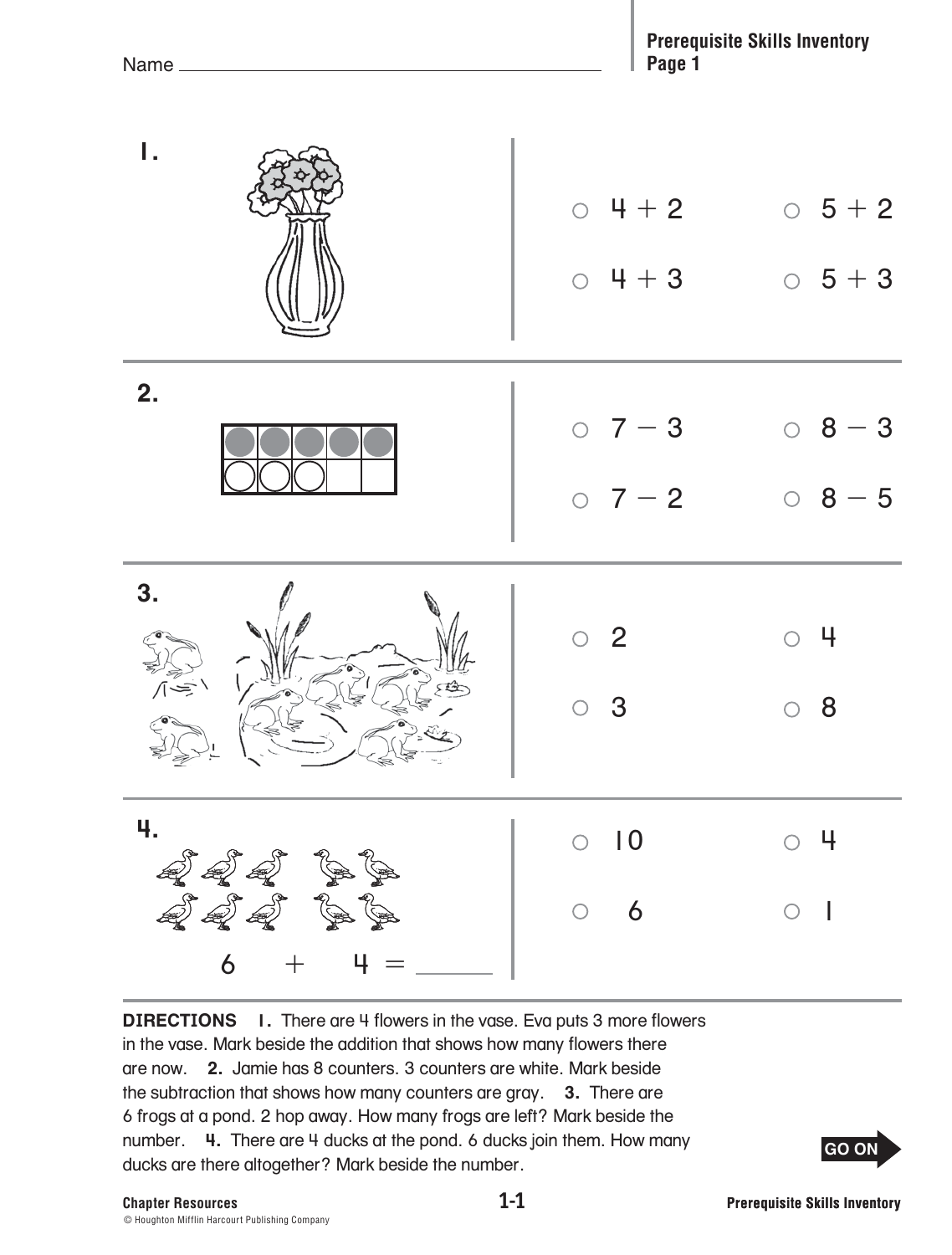| Name_                                                                                                                                                                                              | Page 2                          | <b>Prerequisite Skills Inventory</b> |
|----------------------------------------------------------------------------------------------------------------------------------------------------------------------------------------------------|---------------------------------|--------------------------------------|
| 5.                                                                                                                                                                                                 | 6<br>$\bigcirc$                 | 4                                    |
| $\begin{array}{c} \begin{array}{c} \sqrt{3} \end{array} \begin{array}{c} \sqrt{3} \\ \sqrt{3} \end{array} \begin{array}{c} \sqrt{2} \\ \sqrt{3} \end{array} + \frac{1}{\sqrt{2}} \end{array} = 10$ | $\bigcirc$<br>5                 | 3<br>$\bigcirc$                      |
| 6.                                                                                                                                                                                                 | 3<br>$\bigcirc$                 | $\bigcirc$                           |
| $9 + \_ = 10$                                                                                                                                                                                      | $\overline{2}$<br>$\bigcirc$    | $\overline{0}$<br>$\bigcirc$         |
| 7.<br>72 73<br>74 75 76 77<br>78 79<br>80<br>71<br>82 83 84 85 86 87 88 89 90<br>81                                                                                                                | 100<br>$\bigcirc$<br>$\circ$ 90 | 89<br>$\circ$ 80                     |
| 92 93 94 95 96 97 98 99<br>91                                                                                                                                                                      |                                 |                                      |
| 8.                                                                                                                                                                                                 | 20                              | 18                                   |
|                                                                                                                                                                                                    | 19                              | 17                                   |

**DIRECTIONS 5.** Count the stars. How many more stars are needed to make 10? Mark beside the number. **6.** What number is being added to the set? Mark beside the number. **7.** Point to the numbers as you count. Mark beside the number that completes the counting order. **8.** Count the baseballs. Mark beside the number that shows how many.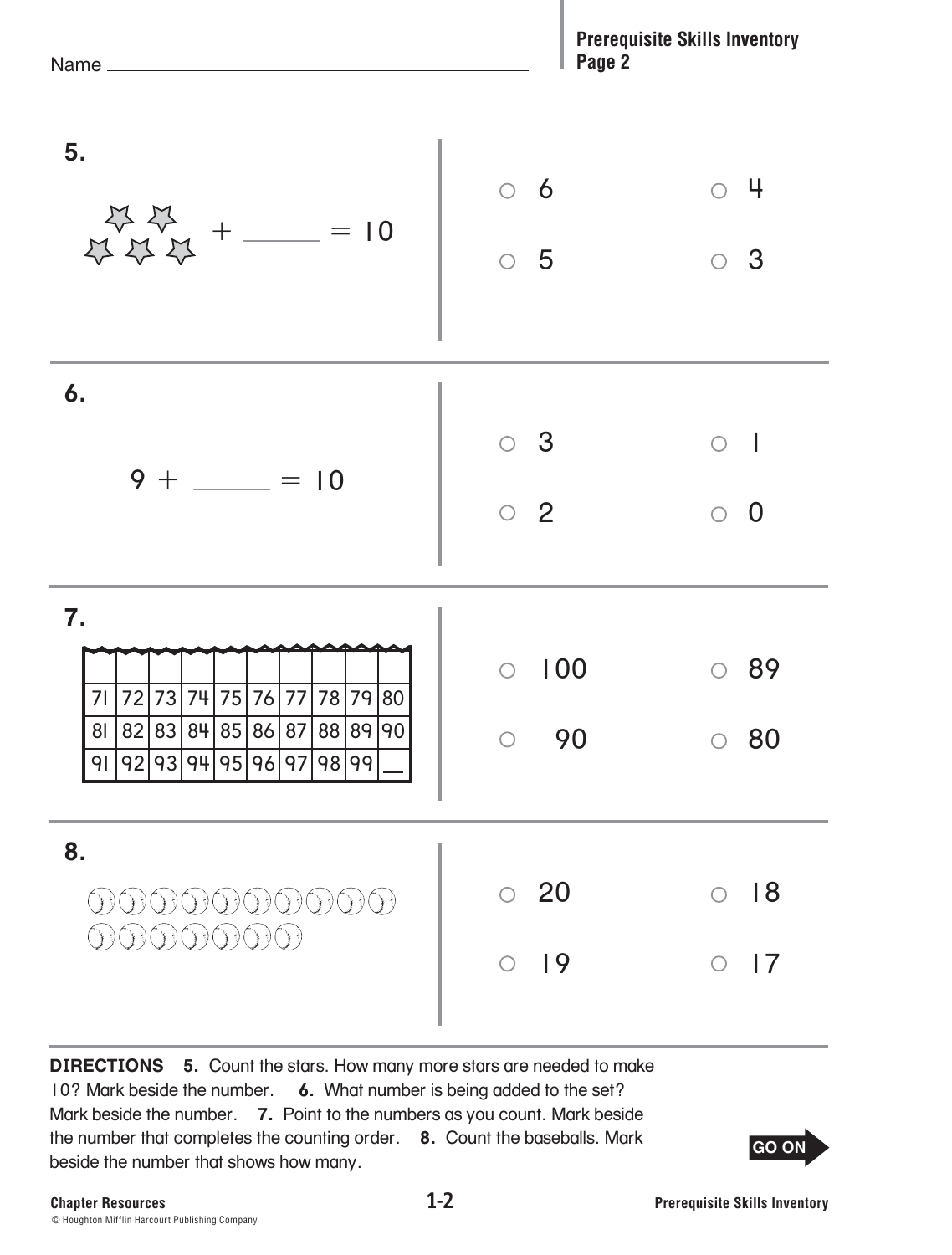| Name                                                                                    | Page 3                                                                 | <b>Prerequisite Skills Inventory</b> |
|-----------------------------------------------------------------------------------------|------------------------------------------------------------------------|--------------------------------------|
| 9.<br><u>कानगरनकाकाकाकाकक</u><br>$\bigcirc$ $\bigcirc$ $\bigcirc$ $\bigcirc$ $\bigcirc$ | 5<br>$\bigcirc$<br>14<br>$\bigcirc$                                    | 15<br>$\bigcirc$<br>24<br>$\bigcirc$ |
| 10.<br>5                                                                                | $\circ$ 7<br>$\circ$ 4                                                 | 3<br>0<br>$\bigcirc$                 |
| $\mathbf{H}$ .<br>$\overline{7}$                                                        | $\circ$ 2<br>7                                                         | 9<br>$\bigcirc$<br>10<br>◯           |
| 12.<br>$\bullet\bullet\bullet\circ\circ$                                                | $0 5 = 1 + 4$<br>$0 \quad 3 = 2 + 1$<br>$0 5 = 3 + 2$<br>$0 4 = 3 + 1$ |                                      |

**DIRECTIONS 9.** Count the cubes. Mark beside the number that shows how many. **10.** Mark beside the number that is greater than the number at the beginning of the row. **11.** Mark beside the number that is less than the number at the beginning of the row. **12.** Mark beside the addition sentence that shows the number pair that matches the picture.

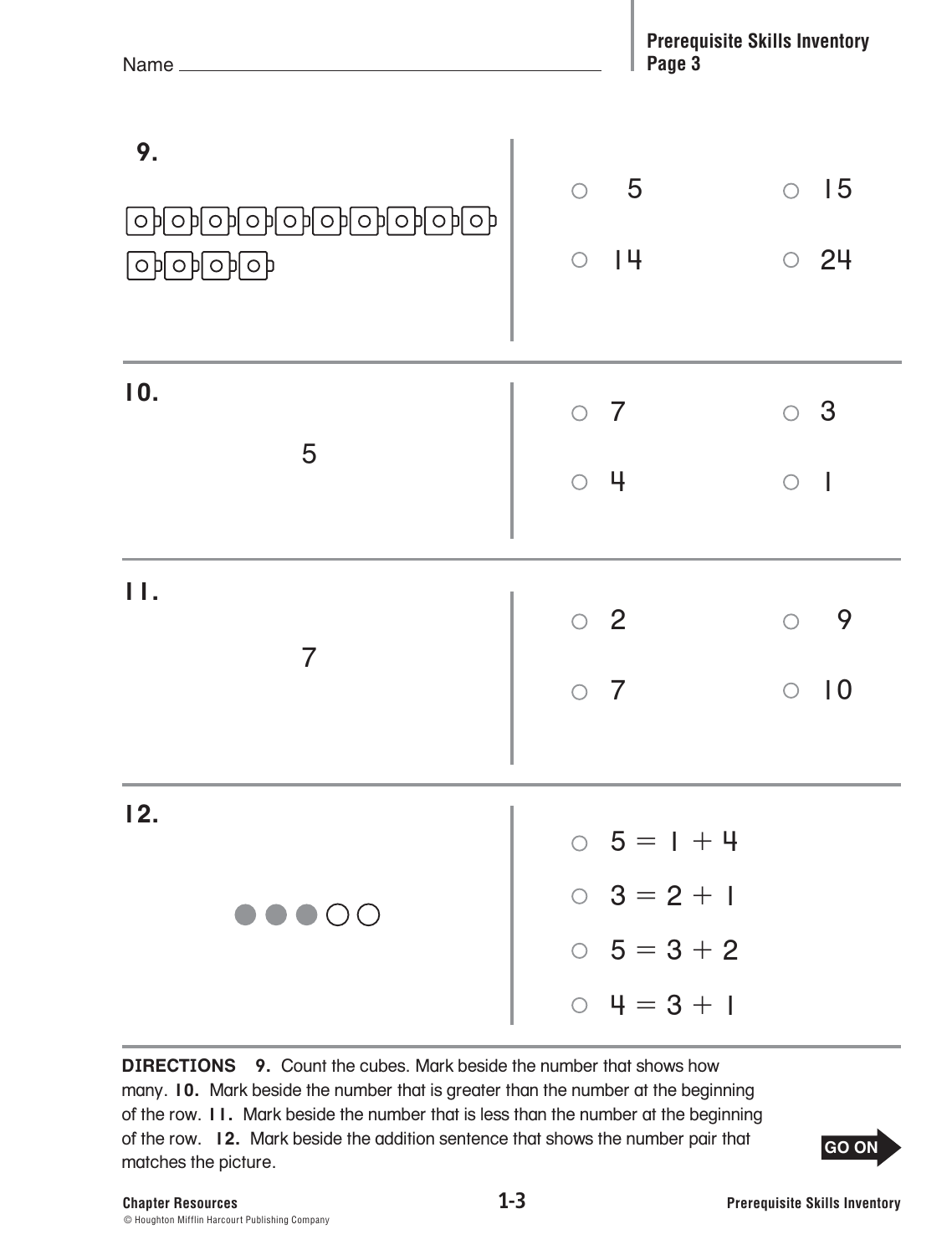## Pane 4 **Page 4**



**DIRECTIONS 13.** Which tree is taller? Mark below the picture. **14.** Mark below the object that is lighter than a book. **15.** Mark under the set that shows that the gray cube tower is shorter than the white cube tower. **16.** Mark below the set that shows that the gray pencil is shorter than the white pencil.

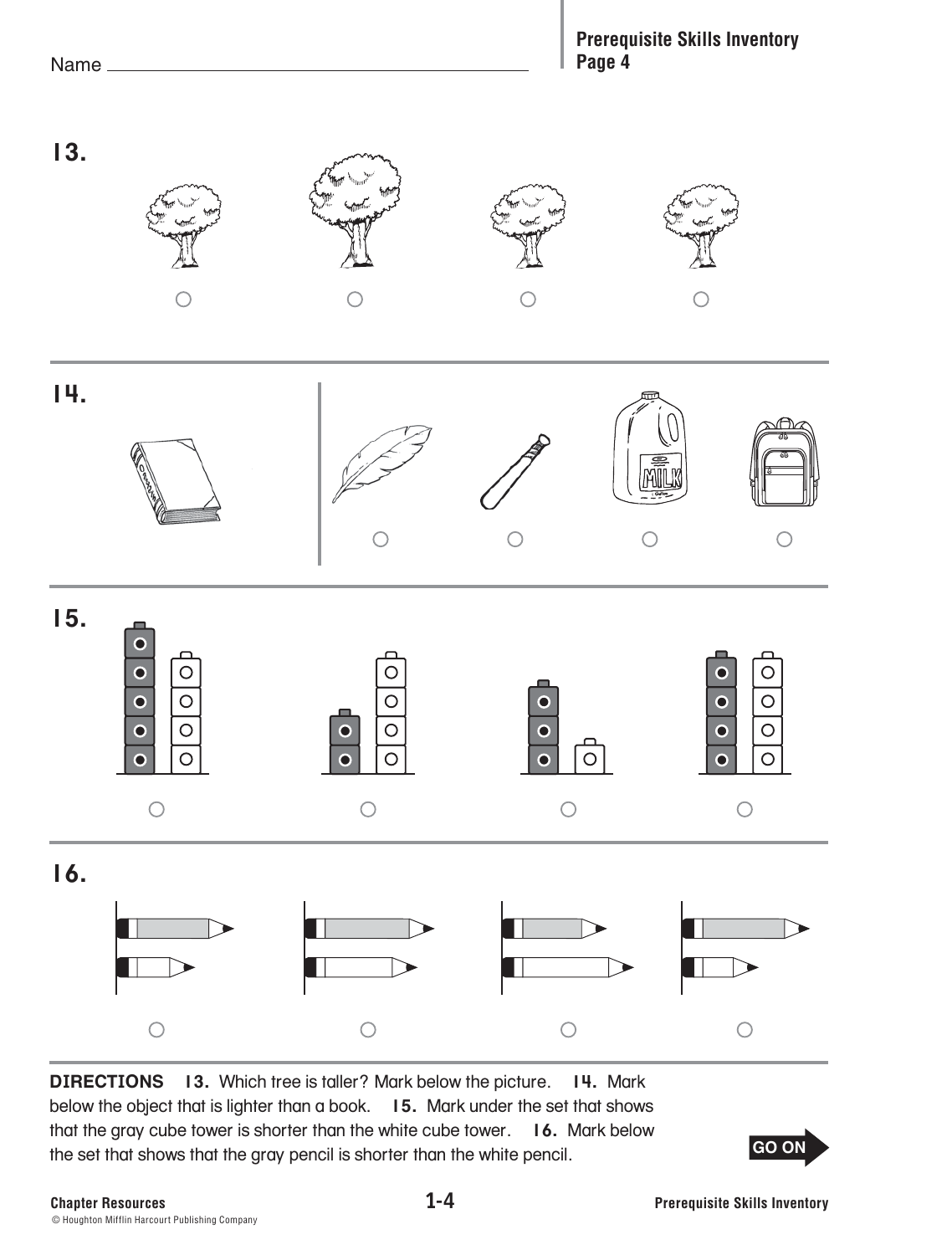

**DIRECTIONS 17.** How many sides does a square have? Mark beside the number. **18.** Mark under the shape that does not belong. **19.** Mark under the size shape that does not belong. **20.** Mark beside the number that shows how many corners or vertices the triangle has.